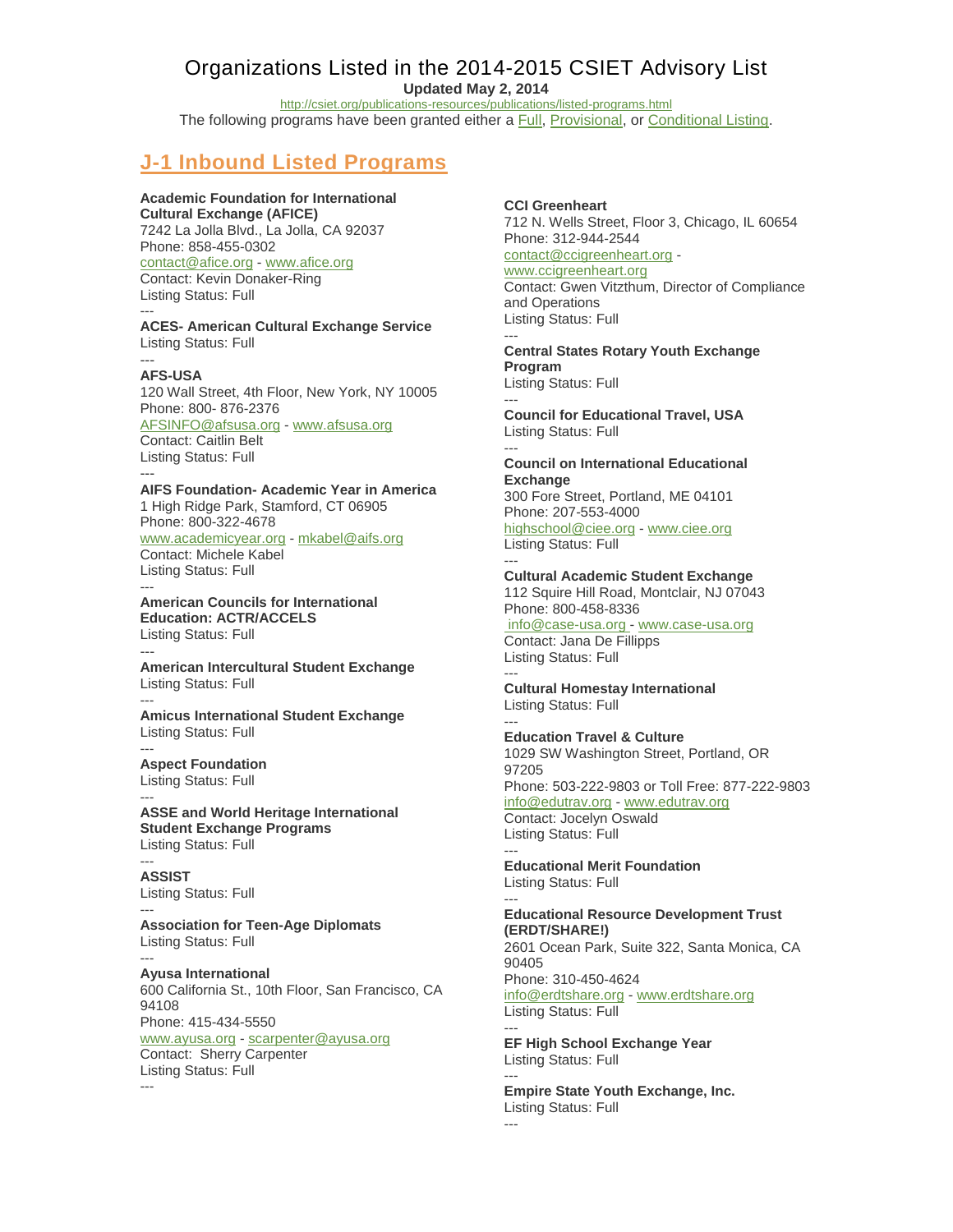## **ESSEX Rotary (Eastern States Student Exchange)**

Rotary Districts in the eastern USA from Maine to Georgia and then the district numbers. 6910, 7190, 7230, 7255, 7280, 7300, 7330, 7360, 7390, 7410, 7430, 7450, 7490, 7500, 7510, 7550, 7570, 7600, 7610, 7620, 7630, 7640, 7690, 7710, 7720, 7730, 7780, 7790, 7810, 7850, 7870, 7890, 7910, 7930, 7950, & 7980. Listing Status: Full

#### --- **Face The World Foundation**

Listing Status: Full ---

### **Foreign Links Around the Globe (FLAG)**

8760 Gull Road, Richland, MI 49083 Phone: 269-629-0532 or Toll Free: 800-942- 3524

# [www.flag-intl.org](http://www.flag-intl.org/)

Contact: Christine McCarthy Listing Status: Full ---

**Forte International Exchange Association** 7115 Leesburg Pike, Suite 217, Falls Church, VA 22043 Phone: 703-237-1688 <http://www.forteexchange.org/> Contact: Ava Chen

Listing Status: Full ---

## **The Foundation for Academic Cultural Exchange** Listing Status: Provisional

--- **The Foundation for Worldwide International Student Exchange** Listing Status: Full ---

# **German American Partnership Program, Inc.**  Listing Status: Full

## --- **Global Insights**

Listing Status: Full ---

# **iE-international Experience USA**

209 S. Water St., Suite 102, Northfield, MN 55057

Phone: 507-301-3614 [www.ie-usa.org](http://www.ie-usa.org/)

Contact: Jan Kremer Listing Status: Full ---

# **International Cultural Exchange Services**

National Student Support Center 5556 Stage Rd., Concord, VA 24538 Phone: 434-993-1973 or Toll Free: 800-344-3566 [bgunter@icesusa.org](mailto:bgunter@icesusa.org) - [www.icesusa.org](http://www.icesusa.org/) Contact: Bonnie Gunter, Director of Student **Affairs** Listing Status: Full

### --- **International Fellowship**

P.O. Box 130, Westfield, NY 14787-0130 Phone: 716-326-7277 or Toll Free: 800-647-8839 [infelwes@gmail.com](mailto:infelwes@gmail.com)  [www.internationalfellowship.org](http://www.internationalfellowship.org/)

# Contact: Norman Zent Listing Status: Full

# **International Student Exchange**

Listing Status: Full

#### --- **The Laurasian Institution (TLI)**

Listing Status: Full ---

# **Nacel Open Door**

380 Jackson Street, St. Paul, MN 55101 Phone: 651-686-0080 or Toll Free: 800-622-3553 [elemon@nacelopendoor.org-](mailto:rbanasikowski@nacelopendoor.org)

# [www.nacelopendoor.org](http://www.nacelopendoor.org/)

Contact: Emily Lemon Listing Status: Full

# --- **North Star Youth Exchange**

Listing Status: Full ---

# **NorthWest Student Exchange**

4530 Union Bay Plaza, Seattle, WA, 98105 Phone: 206-527-0917

[jlaband@nwse.com](mailto:jlaband@nwse.com) - [www.nwse.com](http://www.nwse.com/) Contact: Jeff Laband Listing Status: Full ---

## **NW Services PEACE Program**

1415 W. Franklin St. Boise, ID 83702 Phone: 208-459-6772 or Toll Free: 888-976-3977 [kimberlynws@aol.com](mailto:kimberlynws@aol.com) - [www.nw-services.com](http://www.nw-services.com/) Contact: Kimberly Kaiser, Director/President Listing Status: Full

# **Ohio-Erie Rotary Youth Exchange Program, Inc.**

Districts 6380, 6600, 6630, 6670, 6690, 6740, 6780, 7530, 7670, and 7680 Listing Status: Full

## --- **Organization for Cultural Exchange Among Nations**

Listing Status: Full ---

---

## **PAX - Program of Academic Exchange** Listing Status: Full

### --- **Reflections International** Listing Status: Full

--- **Rotary California-Nevada District 5190** Listing Status: Full

#### --- **Rotary YES/SCANEX**

Districts 5000, 5240, 5260, 5280, 5300, 5320, 5330, 5340, 5420, and 5490 Listing Status: Full

### --- **Rotary Youth Exchange Florida, Inc.**

Districts 6890, 6930, 6940, 6950, 6960, 6970, 6980, and 6990 Listing Status: Full ---

## **South Central Rotary Youth Exchange**

Districts 5500, 5510, 5520, 5610, 5630, 5650, 5670, 5690, 5710, 5730, 5750, 5770, 5790, 5810, 5830, 5840, 5870, 5890, 5910, 5930, 5970, 6000, 6040, 6060, 6080, 6110, 6150, 6190, 6200, 6760, 6800, 6820, 6840, 6860, and 6880 Listing Status: Full ---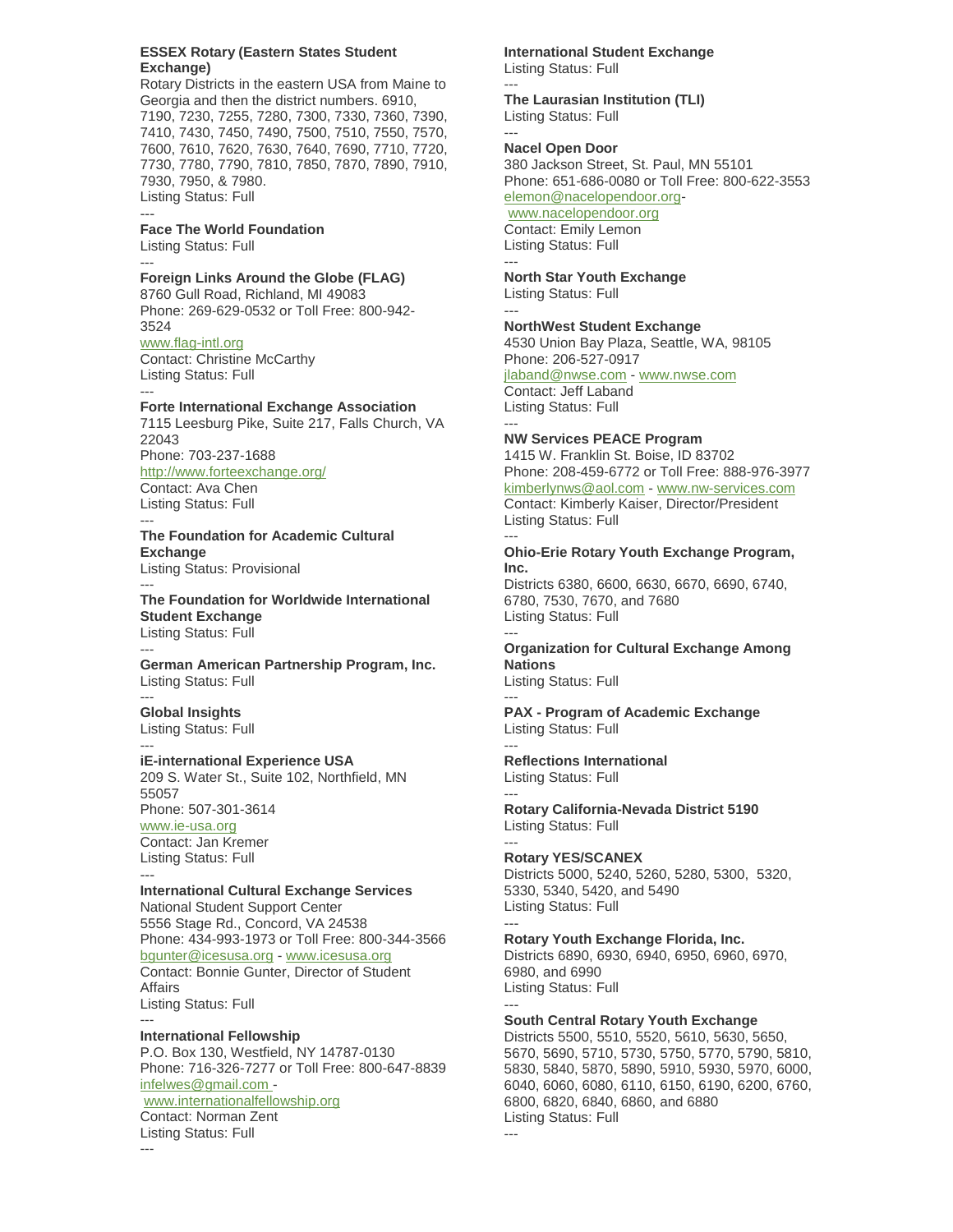**States' 4-H International Exchange Programs** Listing Status: Full

--- **STS Foundation** Listing Status: Full

--- **Student American International** Listing Status: Full

--- **Terra Lingua USA** Listing Status: Full

--- **Western States Student Exchange, Inc.**  Districts 5010, 5020, 5030, 5050, 5060, 5100, 5110, 5130, 5150, 5160, 5170, 5180, 5220, 5230, and 5400 Listing Status: Provisional ---

**World Learning Youth Programs** Listing Status: Provisional ---

**World Link** Listing Status: Full ---

**Youth For Understanding USA (YFU USA)** 6400 Goldsboro Rd., Suite 100, Bethesda, MD 20817 Phone: 240-235-2173 [www.yfuusa.org](http://www.yfuusa.org/) - [marketing@yfu.org](mailto:marketing@yfu.org) Contact: Lisa Chinnery Listing Status: Full

**F-1 Inbound Listed Programs**

**American Home Life International**

2137 Embassy Drive, Suite 202, Lancaster, PA 17603 Phone: 717-560-2840 [amhomelife@amhomelife.org](mailto:amhomelife@amhomelife.org) [www.amhomelife.org](http://www.amhomelife.org/) Contact: Dennis Brooks Listing Status: Provisional --- **American Homestay Services** Listing Status: Provisional ---

**Apex International Education Partners (AIEP)**

51 Depot Street, Suite 211, Watertown, CT 06795 Phone: 203-992-2437 [info@aiepusa.com](mailto:info@aiepusa.com) - [www.aiepusa.com](http://www.aiepusa.com/) Contact: David Guerrera Listing Status: Provisional

**Asian American Cultural Exchange Association** Listing Status: Conditional

--- **ASSIST** Listing Status: Full

---

---

**Azumano International** Listing Status: Full ---

**CCI Greenheart** 712 N. Wells Street, Floor 3, Chicago, IL 60654 Phone: 312-944-2544 [contact@ccigreenheart.org](mailto:contact@ccigreenheart.org) [www.ccigreenheart.org](http://www.ccigreenheart.org/)

Contact: Juliet Jones, Director of F-1 Program Listing Status: Full ---

**CET International** Listing Status: Provisional ---

**Children Around the World** 521 Herschel Rd., Wichita, KS, 67209 Phone: 316-641-0005 [childrenaroundtheworld@yahoo.com](mailto:childrenaroundtheworld@yahoo.com) [www.childrenaroundtheworld.info](http://www.childrenaroundtheworld.info/)

Contact: Susan Watkins Listing Status: Provisional ---

**Council on International Educational Exchange** 300 Fore Street, Portland, ME 04101 Phone: 207-553-4000

[highschool@ciee.org](mailto:highschool@ciee.org) - [www.ciee.org](http://www.ciee.org/) Listing Status: Full ---

**EduBoston** Listing Status: Provisional

--- **Exchange Service International** Listing Status: Provisional

--- **Foreign Links Around the Globe (FLAG)**

8760 Gull Road, Richland, MI 49083 Phone: 269-629-0532 or Toll Free: 800-942- 3524 [www.flag-intl.org](http://www.flag-intl.org/)

Contact: Christine McCarthy Listing Status: Full ---

**Global Language Service Networks, Inc.- Public, Private School Program**

2222 Trenton Road, Suite 1A, Levittown, PA 19056

Phone: 215-949-3380

[director@glsn.org](mailto:director@glsn.org) - [www.glsn.org](http://www.glsn.org/) Contact: Monica Dionne

Listing Status: Provisional ---

**Green Planet- The Cambridge Institute of International Education** Listing Status: Provisional ---

**Heritage Student Foundation** 1175 Corporate Woods Pkwy, Suite 216, Vernon Hills, IL 60061 Phone: 847-737-1483 [www.heritagestudent.org](http://www.heritagestudent.org/) Contact: Kevin Cho Listing Status: Full ---

**International Cultural Exchange Services** National Student Support Center 5556 Stage Rd., Concord, VA 24538 Phone: 434-993-1973 or Toll Free: 800-344-3566 [bgunter@icesusa.org](mailto:bgunter@icesusa.org) - [www.icesusa.org](http://www.icesusa.org/) Contact: Bonnie Gunter, Director of Student Affairs Listing Status: Full ---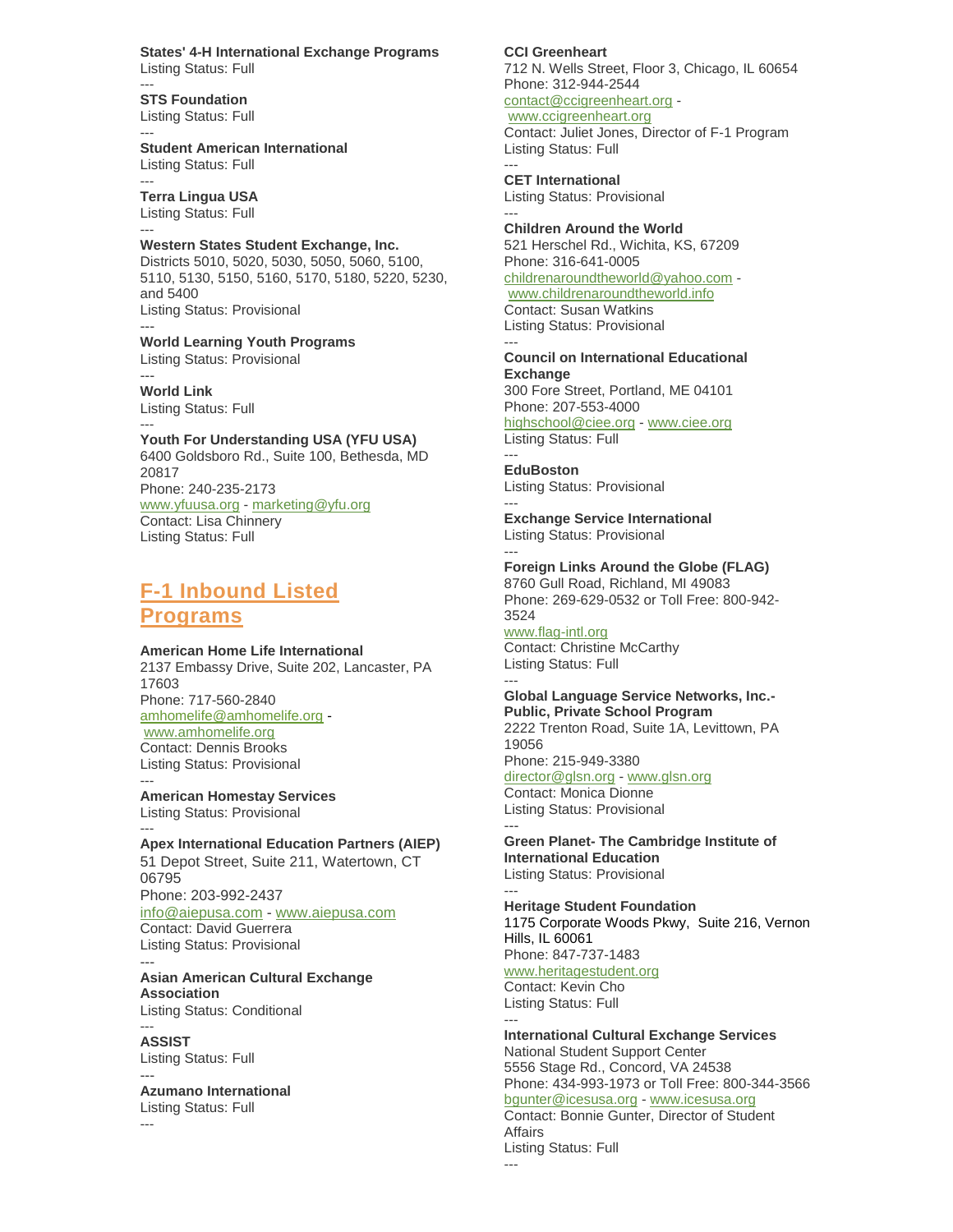**International Education Opportunities** Listing Status: Provisional

### --- **Ivy Bridge Group** Listing Status: Full

---

---

---

**Joy International Exchange Students** Listing Status: Provisional ---

**Nacel Open Door** 380 Jackson Street, Suite 200, St. Paul, MN 55101 Phone: 651-686-0080 or Toll Free: 800-622-3553 [elemon@nacelopendoor.org](mailto:rbanasikowski@nacelopendoor.org)  [www.nacelopendoor.org](http://www.nacelopendoor.org/) Contact: Emily Lemon Listing Status: Full

--- **New World Academic and Cultural Exchange** Listing Status: Full

## **Next International Cultural Exchange**

642 E. Main Street, Lansdale, PA 19446 Phone: 267-263-2481 [monicabyun@nextglobal.org](mailto:monicabyun@nextglobal.org) [www.nextglobal.org](http://www.nextglobal.org/) Contact: Monica Byun Listing Status: Full

### --- **Pacific Link International Educational Services (PLIES)**

501 N. Main Street, South Bend, IN 46601 Phone: 574-514-0636

[lisa@pacificlink.us](mailto:lisa@pacificlink.us) - [www.pacific-link.cn](http://www.pacific-link.cn/) Contact: Lisa Nagle Listing Status: Provisional ---

**Private & Public School F-1 Exchange (PSE)** 1029 SW Washington St., Portland, OR 97205 Phone: 503-222-9803 [www.pse-edu.org](http://www.pse-edu.org/) 

Contact: Kristina Neiman Listing Status: Provisional

## **Renascentia Hall, LLC** Listing Status: Provisional

---

**STS USA (STS Global Studies)** Listing Status: Provisional ---

**Tiancheng International Group, Inc: Ivy International Group** Listing Status: Provisional ---

**University Track Preparation** Listing Status: Provisional

# **Outbound Listed Programs:**

# **AFS-USA**

120 Wall Street, 4th Floor, New York, NY 10005 Phone: 800- 876-2376 [AFSINFO@afsusa.org](mailto:AFSINFO@afsusa.org) - [www.afsusa.org](http://www.afsusa.org/) Contact: Caitlin Belt Listing Status: Full ---

**American Councils for International Education: ACTR/ACCELS** Listing Status: Full

**--- ASSE and World Heritage International Student Exchange Programs** Listing Status: Full **---**

**Council on International Educational Exchange** 300 Fore Street, Portland, ME 04101 Phone: 207-553-4000 [highschool@ciee.org](mailto:highschool@ciee.org) - [www.ciee.org](http://www.ciee.org/) Listing Status: Full

**---**

## **Greenheart Travel**

712 N. Wells St., Chicago, IL 60654 Phone: 312-944-2544 or 800-634-4771 [info@greenhearttravel.org](mailto:info@greenhearttravel.org) -

[www.greenheart.org](http://www.greenheart.org/)

Contact: Hope Pavich, High School Programs **Director** Listing Status: Full **---**

# **International Cultural Exchange Services**

National Student Support Center 5556 Stage Rd., Concord, VA 24538 Phone: 434-993-1973 or Toll Free: 800-344-3566 [bgunter@icesusa.org](mailto:bgunter@icesusa.org) - [www.icesusa.org](http://www.icesusa.org/)

Contact: Bonnie Gunter, Director of Student Affairs Listing Status: Full

## **NorthWest Student Exchange**

4530 Union Bay Plaza, Seattle, WA, 98105 Phone: 206-527-0917

[jlaband@nwse.com](mailto:jlaband@nwse.com) - [www.nwse.com](http://www.nwse.com/) Contact: Jeff Laband

Listing Status: Full **---**

**PAX - Program of Academic Exchange** Listing Status: Full

**--- The Traveling School** Listing Status: Full

**---**

**---**

**Youth For Understanding USA (YFU USA)** 6400 Goldsboro Rd., Suite 100, Bethesda, MD 20817 Phone: 240-235-2173

[www.yfuusa.org](http://www.yfuusa.org/) - [marketing@yfu.org](mailto:marketing@yfu.org)

Contact: Lisa Chinnery Listing Status: Full